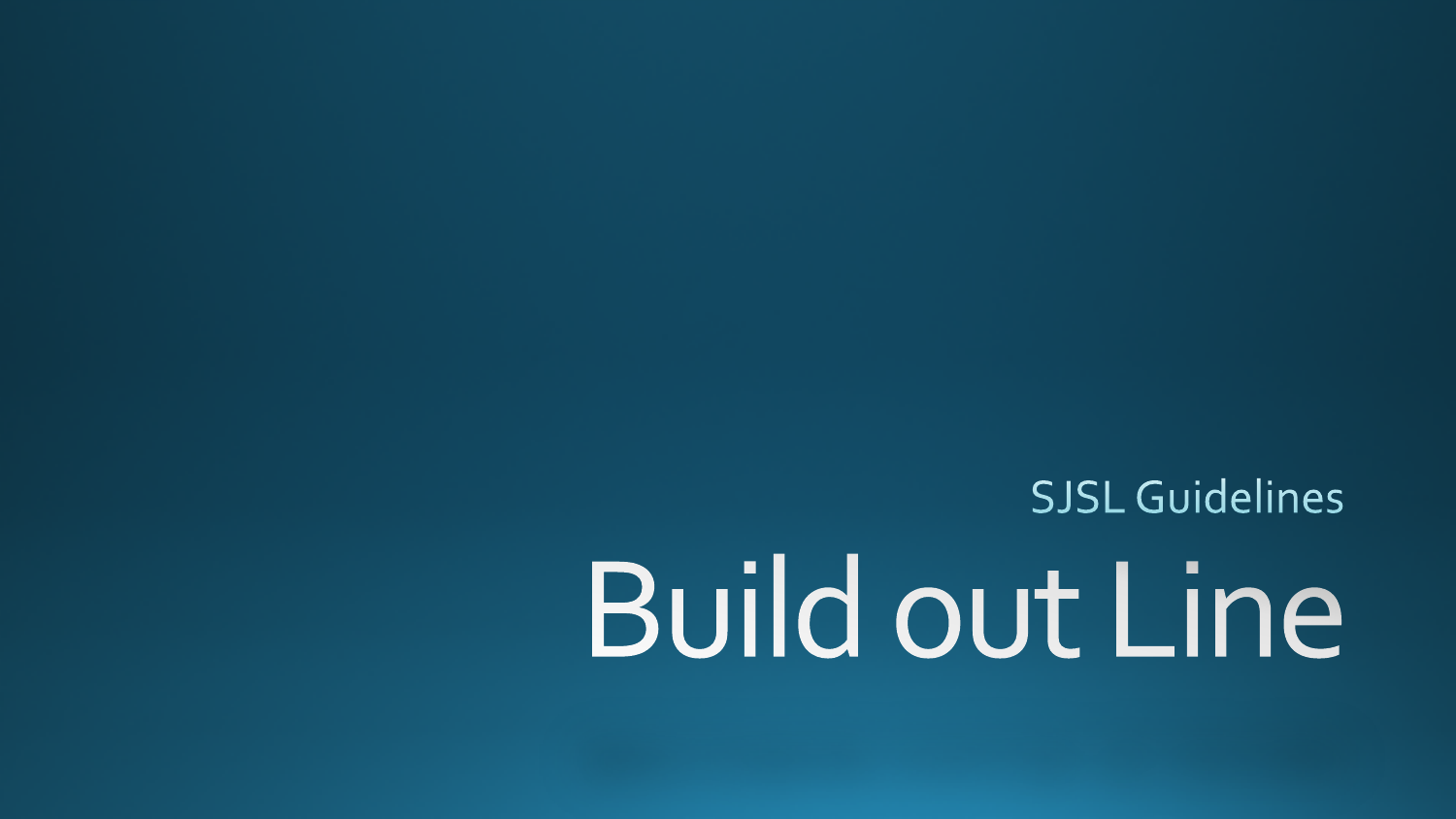

## U8-U10 Field Build Out Lines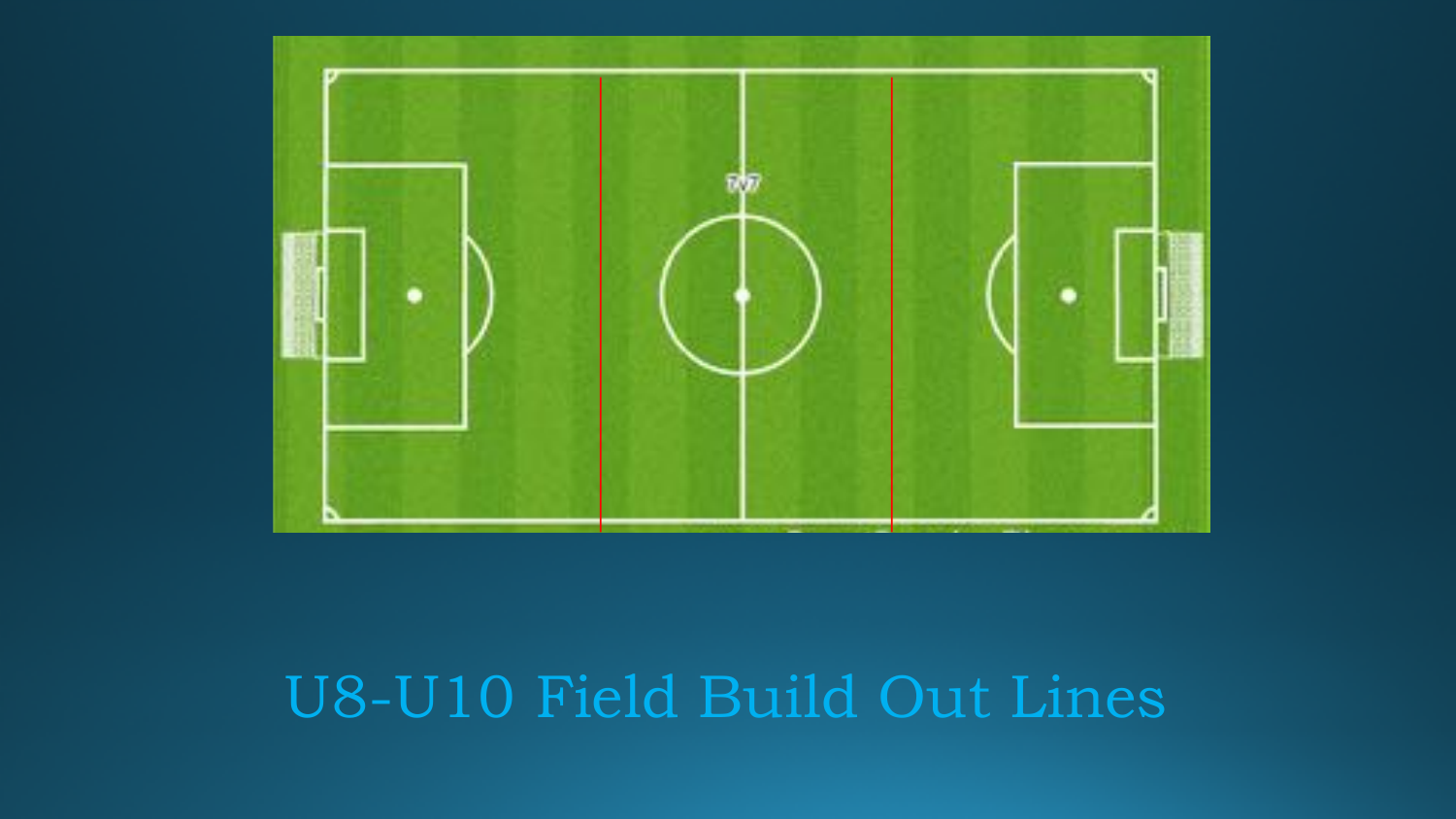- Located halfway between the top of the penalty area and midfield (Must be clearly marked on the field; you cannot use cones!)
- The build out line is used to promote playing the ball out of the back in an unpressured setting.
- When the goalkeeper has the ball for a goal kick, the opposing team must move behind the build out line.

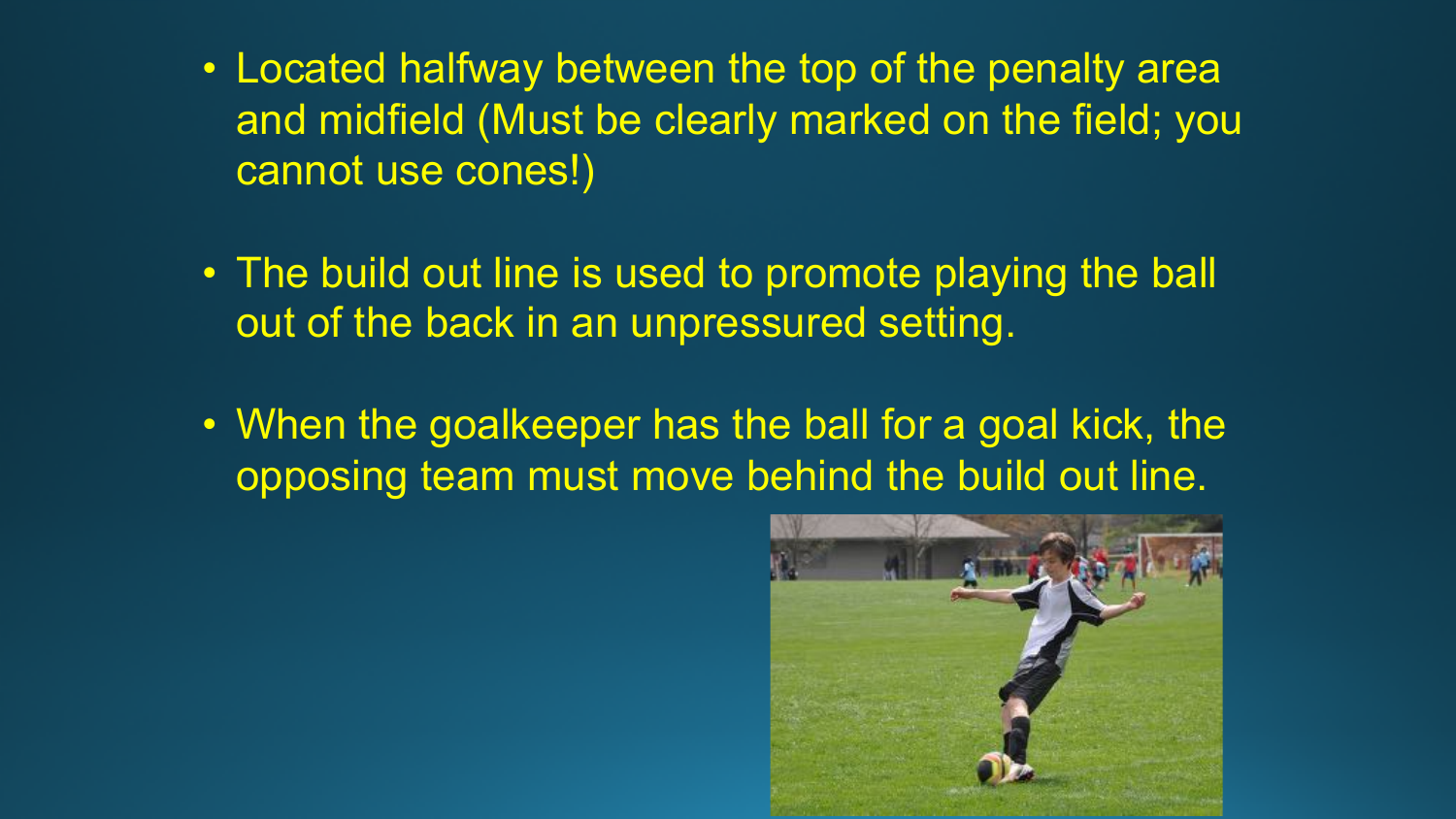- When the goalkeeper has the ball during play (from the opponent), the opposing team must move outside the build out line.
	- 6 secs starts after opposing team is behind line
	- Cannot recross line until ball is "in play"
	- Ball is in play when it leaves the goal keeper's possession (rolled, thrown or passed)

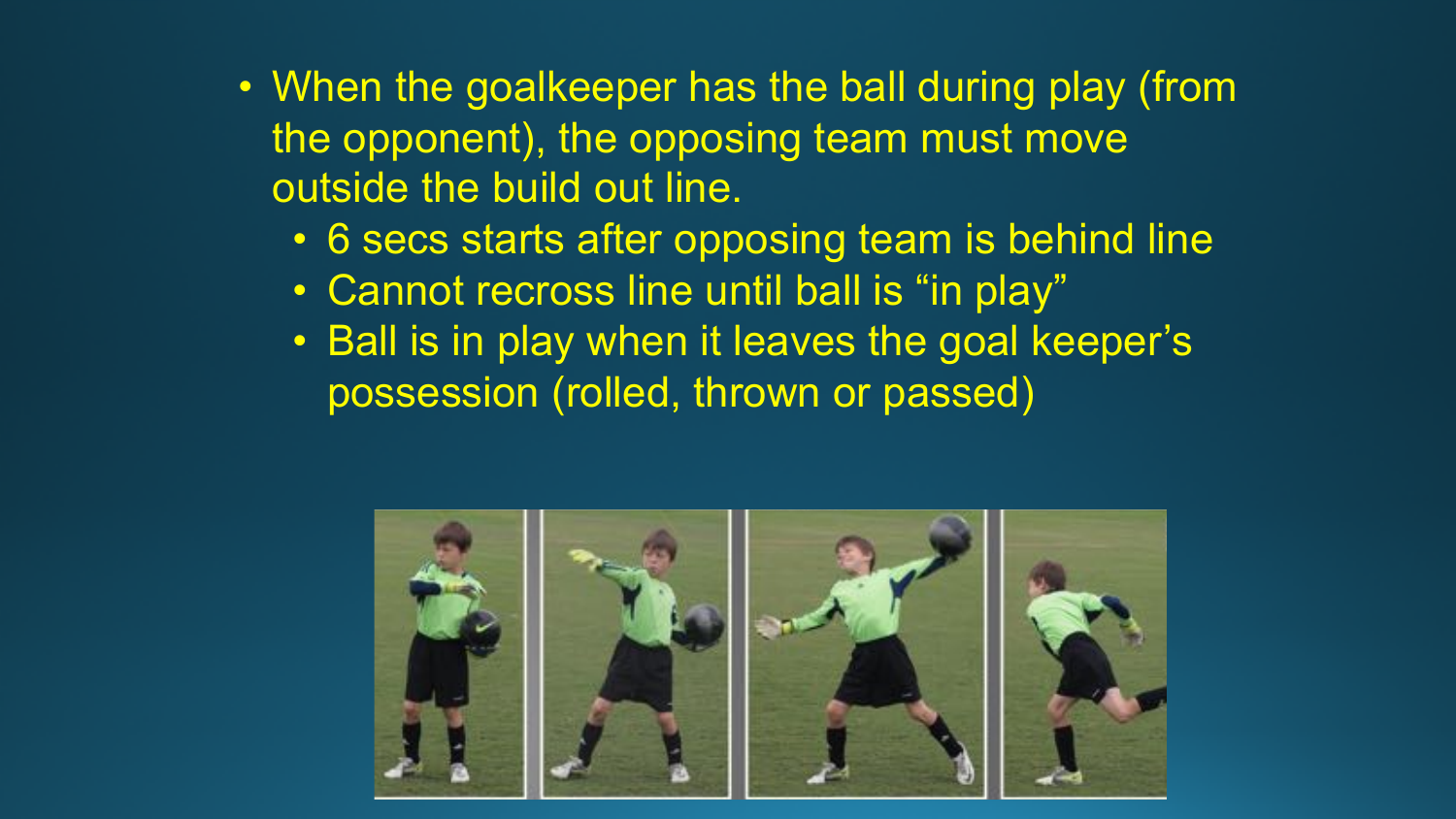- Offside-The build out line on the attacking half of the midfield line for each team will be used to determine offside.
- Who Moves- Only the opposing team is required to move beyond the build out line.
- Delay-You can be cautioned for failure to timely move back past the build out line for "Delay of restart".
- Punt/Drop Kick- If a GK punts or drop kicks the ball, an indirect free kick will be awarded to the opponent at the spot of the infraction.

## Answers to Common Questions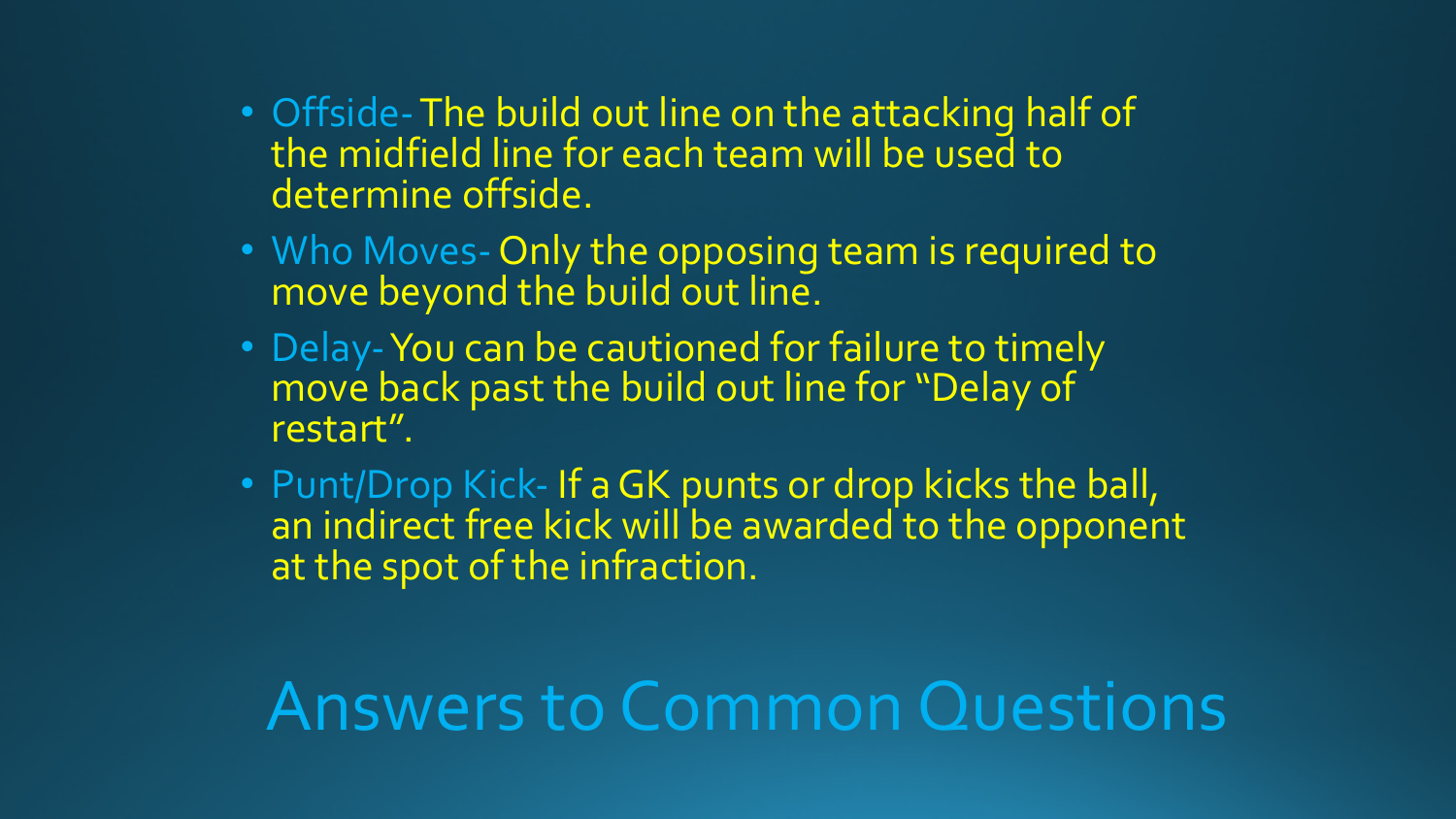- Early Play- If the GK releases the ball before all of the opponents move beyond the build out line - play on.
- Throws-The GK may throw the ball beyond the build out line.
- Goal Kick- Opponents must be beyond the build out line for goal kicks and cannot touch the ball until it clears the penalty area or is touched by a second player on the kicking team.
- Kicking-After a save, GKs may release the ball to the ground and then pass it.

Answers to Common Questions